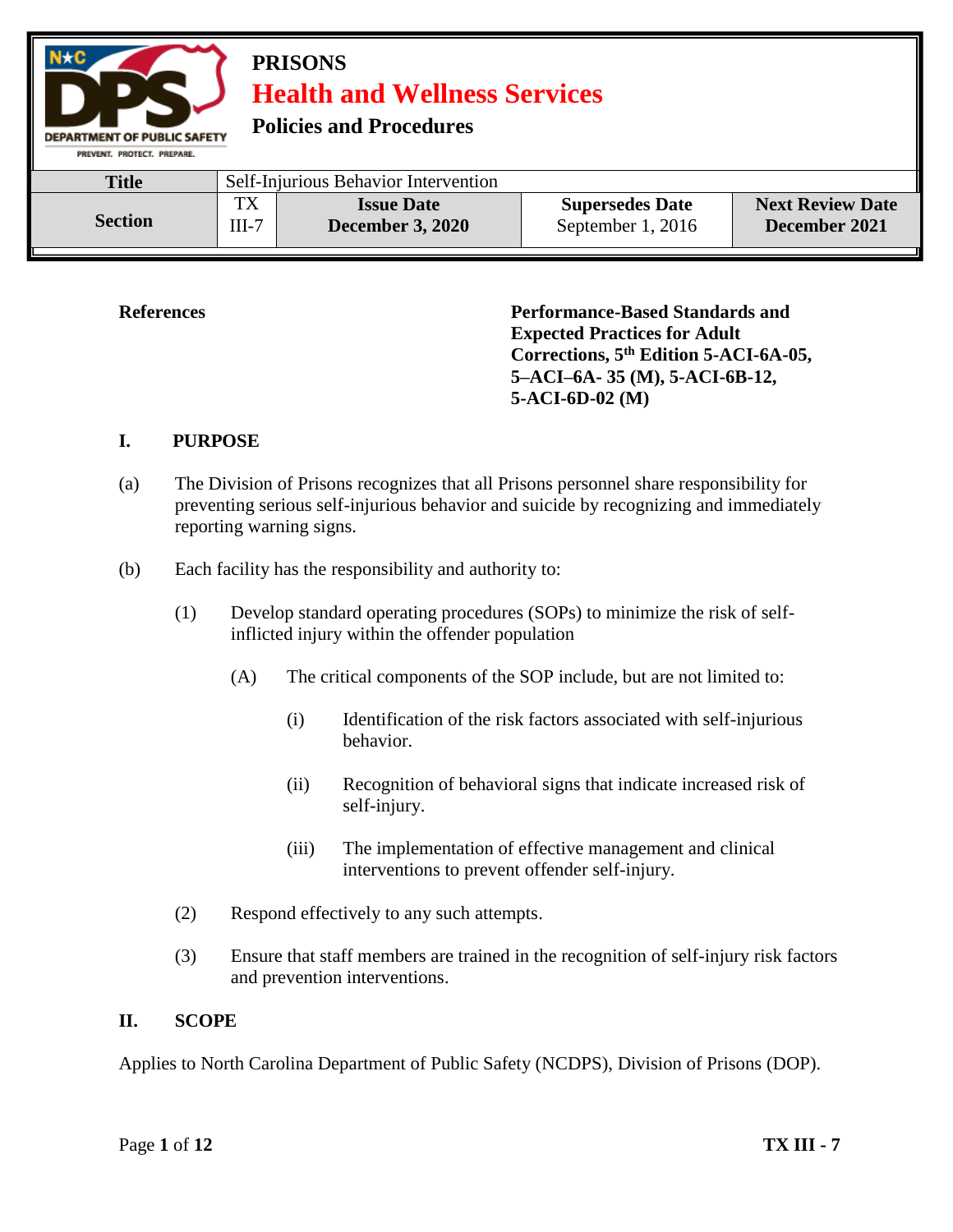

**Policies and Procedures** 

| <b>Title</b>   | Self-Injurious Behavior Intervention |                         |                        |                         |
|----------------|--------------------------------------|-------------------------|------------------------|-------------------------|
| <b>Section</b> | TX                                   | <b>Issue Date</b>       | <b>Supersedes Date</b> | <b>Next Review Date</b> |
|                | $III-7$                              | <b>December 3, 2020</b> | September 1, 2016      | December 2021           |

### **III. DEFINITIONS**

- **(a) Constant Observation**  continuous line-of-sight monitoring or monitoring accomplished with the use of camera, by a prison employee (typically a Correctional Officer) or trained Peer Observer.
- **(b) Multidisciplinary Team**  comprised of facility personnel representing different professions, disciplines and/or service areas.
	- (1) The team may include, but is not limited to, the facility's behavioral health staff, Correctional Officer and supervisory staff, medical, nursing, and social work staff.
- **(c) Psychologist**  masters or doctoral level behavioral health clinical staff who is appropriately licensed under North Carolina state statute or a license eligible behavioral health staff under the North Carolina state statute and who has been assessed and granted full privileging within the Division of Prisons, Health and Wellness.
- **(d) Peer Observer**  selected and trained offender, in accordance with the Peer Observation Program Operational Manual, assigned to provide one – to – one visual observation of an offender on self-injurious precautions or suicide watch.
	- (1) Assigned to no other duties,
	- (2) May observe more than one offender, but not more than four offenders,
	- (3) May be observed constantly by a designated employee if the physical layout and equipment so permit.
	- (4) Constant observation by a Peer Observer must be limited to one-to-one only, whether by line-of-sight or by camera.
	- (5) Peer Observer provides constant observation under supervision of an assigned custody staff.
- **(e) Self-Injurious Behavior** –behaviors in which an individual deliberately inflicts harm to his or her body for purposes not socially recognized or sanctioned, but without the obvious intention of committing suicide.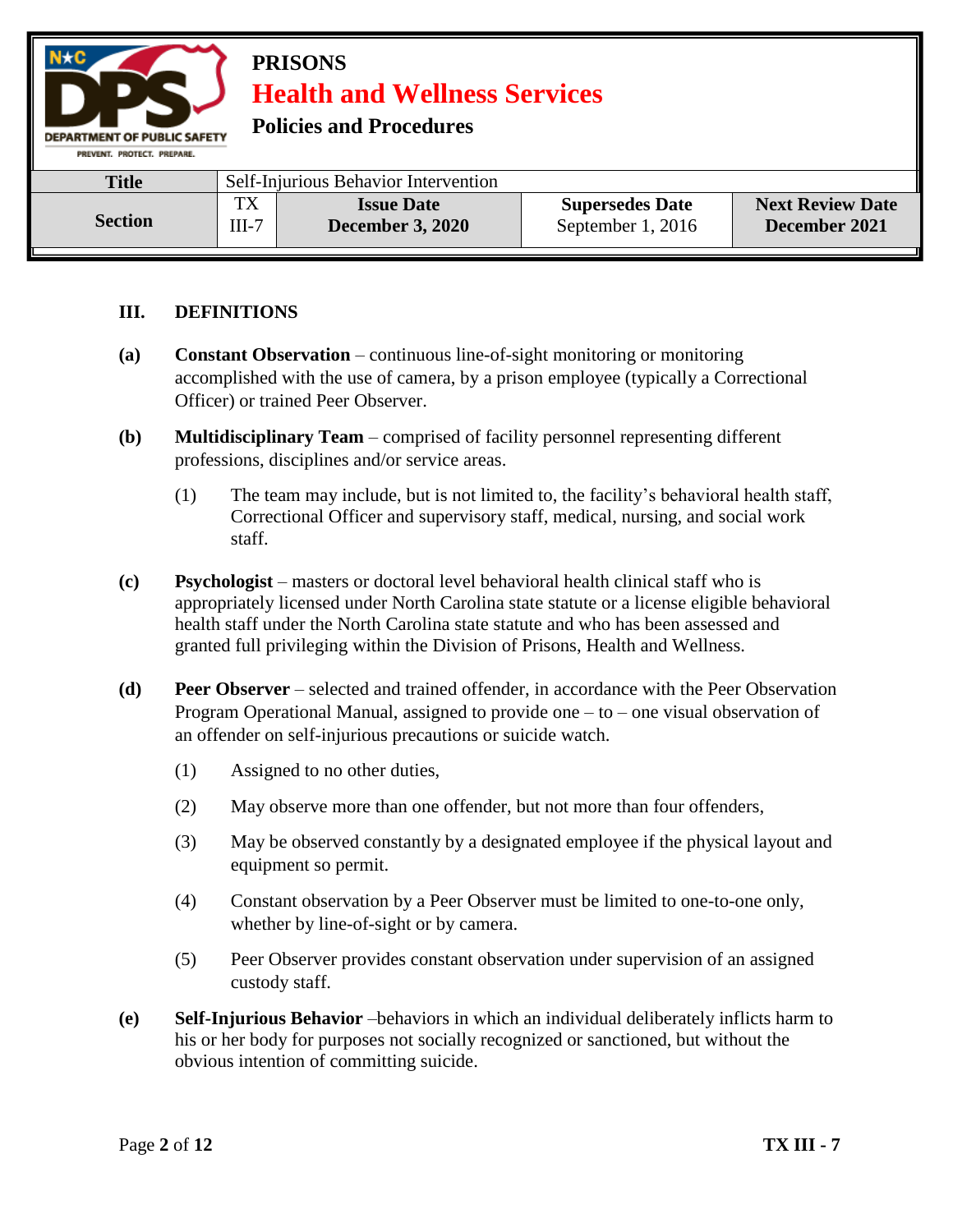

- **(f) Self-Injury Precautions** –Documented observation and property restriction aimed at preventing self-injury/self-harm on the part of an offender on Suicide Watch.
	- (1) The Level of observation shall be continuous.
	- (2) Documentation of observation and cell door checks must be made on the watch log/cell forms associated with offender's observation status.
- **(g) Self-Injury Risk Assessment**  an evaluative method employed by clinical behavioral staff to aid in determining the degree of risk for self-injury of a given offender.
- **(h) Suicide**  death caused by self-directed injurious behavior with intent to die as a result of the behavior.
- **(i) Suicide Prevention Program Coordinator** assigned by the Assistant Director of Behavioral Health for that region for the facility's suicide prevention program.
	- (A) Responsible for managing the treatment of suicidal/self-injurious offenders
	- (B) Ensuring the facility's suicide prevention program conforms to the guidelines for training, identification, referral, assessment, and interventions.
	- (C) Follow up in accordance with Health and Wellness Policy TX III 9, Suicide Prevention Program.
	- (D) Must be a Licensed Psychologist or Psychological Associate.
	- (E) Psychological Program Managers shall serve as the identified Suicide Prevention Program Coordinators for facilities within their area of coverage.
		- (i) Authorized to delegate aspects of the Suicide Prevention Program to staff under their clinical oversight.
- **(j) Suicide Watch –** one-on-one constant and direct observation of someone who has threatened to or has presented as at-risk to harm or kill himself/herself.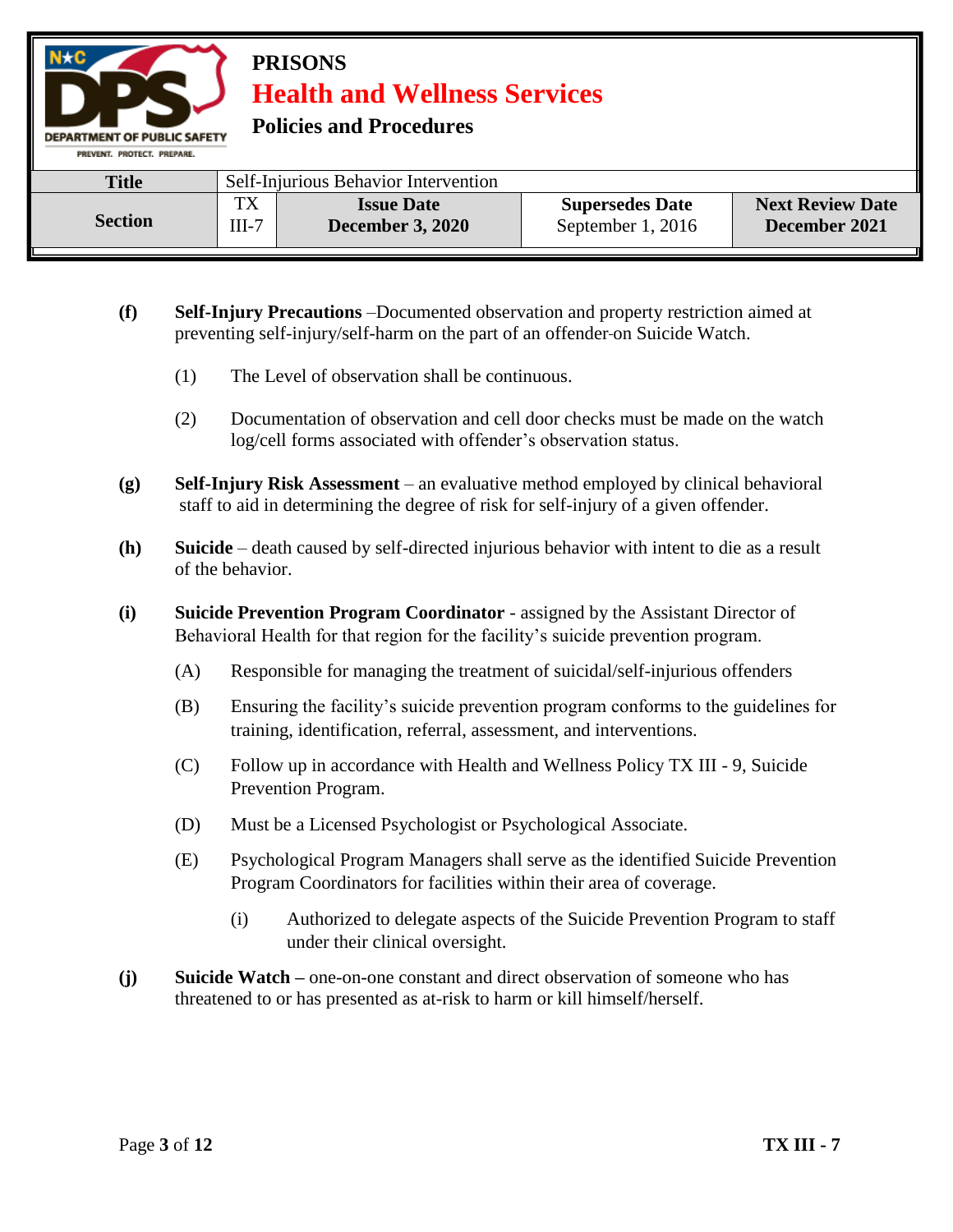

### **IV. IMPLEMENTATION**

#### **(a) Responsibility**

- (1) The Warden will direct Behavioral Health staff to develop a standing operating procedures (SOP).
	- (A) Pursuant to review and approval of the facility SOP by the Director of Behavioral Health, the Regional Directors/Facility Wardens are responsible for implementing the SOPs.
	- (B) Facility SOP, at minimum, will address the following areas:
		- (i) Personnel training on suicide and self-injury prevention during basic training, orientation, and annually thereafter.
		- (ii) Delineating the requirements for observation and effective management of self-injurious behaviors.
		- (iii) Protective housing, a designated room or cell for offenders identified as at-risk for self-injury, consistent with resources available at each facility.
		- (iv) Immediate and unimpeded access to life-saving emergency medical and/or behavioral health care.
		- (v) Immediate referral to behavioral health staff for offenders presenting with any observed or reported risk factor indicating imminent risk for self-injury
		- (vi) Immediate availability and access to rescue tools.
		- (vii) Employee training of the location of the tools and how to use them;
		- (viii) Transfer to another facility when appropriate housing is not available onsite, or offender cannot be managed safely and/or as clinically indicated.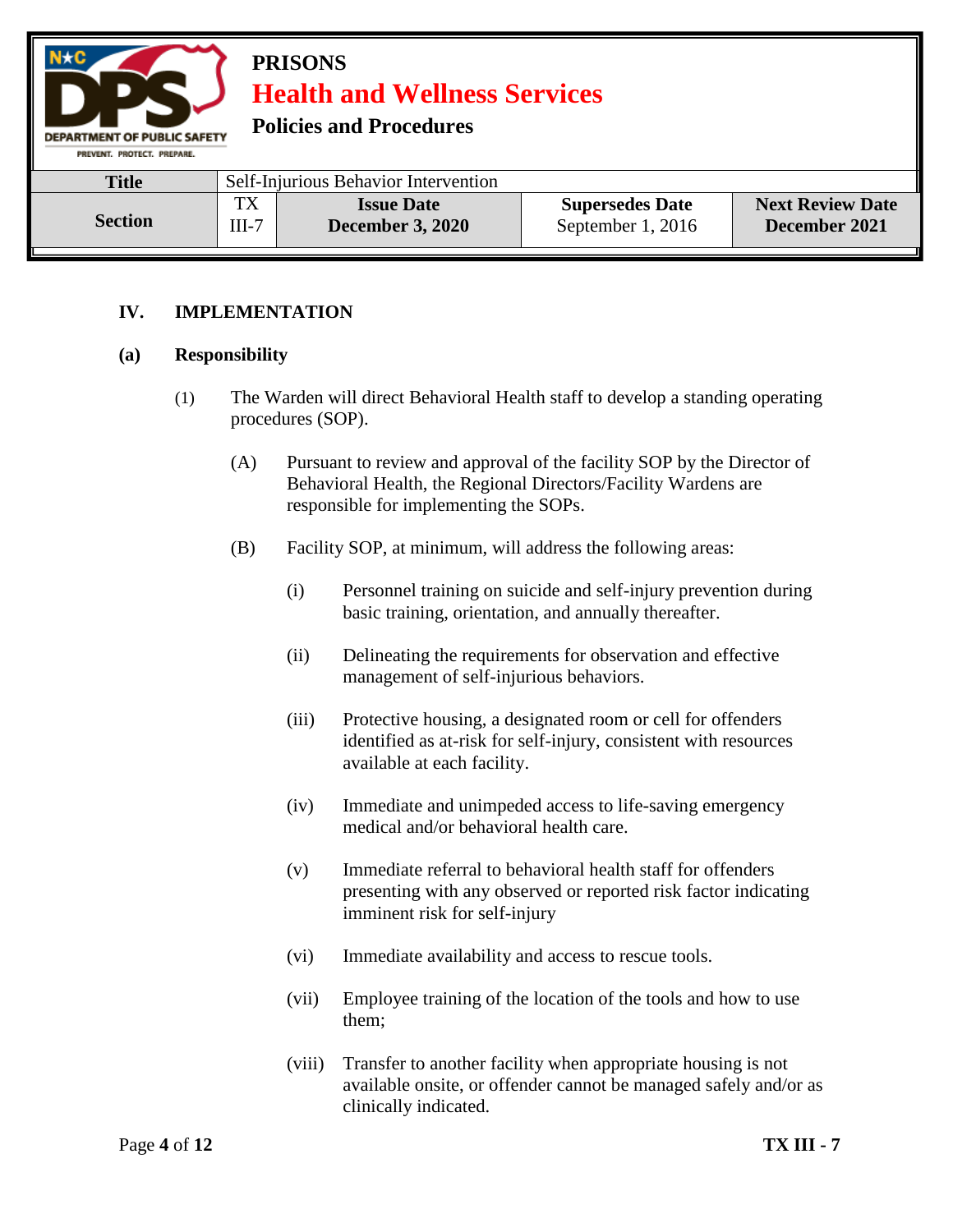**Policies and Procedures** 

| PREVENT, PROTECT, PREPARE, |                                      |                                              |                                             |                                          |
|----------------------------|--------------------------------------|----------------------------------------------|---------------------------------------------|------------------------------------------|
| <b>Title</b>               | Self-Injurious Behavior Intervention |                                              |                                             |                                          |
| <b>Section</b>             | тv<br>$III-7$                        | <b>Issue Date</b><br><b>December 3, 2020</b> | <b>Supersedes Date</b><br>September 1, 2016 | <b>Next Review Date</b><br>December 2021 |

- (ix) Designate facility staff to provide Constant Observation and other preventative measures required to ensure the offender's safety.
- (C) Generate facility data on self-injury attempts using the Self-Injury Risk Assessment to collect, trend, and analyze defined data for use by the Deputy Director of Behavioral Health.
- (D) The Suicide Prevention Program Coordinator and facility Warden/designee will conduct quarterly reviews of self-injury attempts, to include:
	- (i) Identification of historical, clinical and situational/environmental risk factors.
	- (ii) A summary of the quarterly review findings that will be forwarded to the Deputy Director of Behavioral Health.
- (2) Suicide Prevention Program Coordinator is responsible for:
	- (A) Ensuring that processes for the identification, management and appropriate referral of offenders at risk for self-injurious behavior are implemented consistent with the procedural guidelines in this policy.
	- (B) providing for ongoing education/training for employees on issues pertinent to the safe and effective management of offenders at risk for self-injurious behavior.

### **V. Staff Training**

DEPARTMENT OF PUBLIC SAFETY

- (a) Training materials for suicide and self-injury prevention are developed at the Division level and will be presented during basic training and orientation, and annually thereafter.
	- (1) Training should cover, at minimum:
		- (A) Periods of increased risk of self-injury during incarceration;
		- (B) Signs of risk for suicide/self-injurious behavior;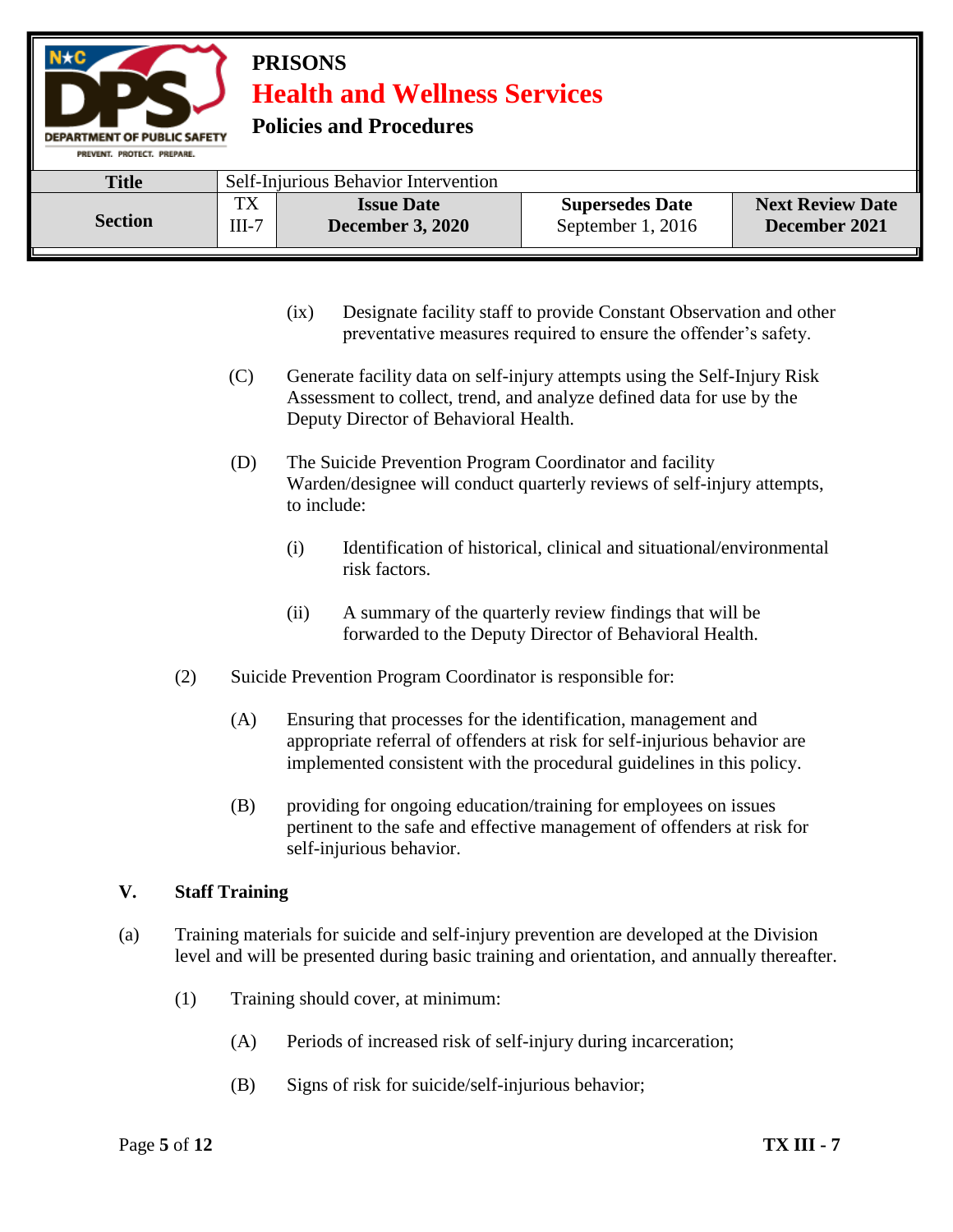**Policies and Procedures** 

PREVENT. PROTECT. PREPARE. Title Self-Injurious Behavior Intervention TX **Issue Date Supersedes Date Next Review Date Section December 3, 2020**  $III-7$ September 1, 2016 **December 2021**

- (C) Clinical, historical and situational/environmental risk factors;
- (D) Myths about suicide;
- (E) Devices and methods used for self-injury;
- (F) Intervention and management of potentially self-injurious offender;
- (G) Motivational factors, including mood alterations and tension reduction;
- (H) Procedure to initiate a referral to behavioral health; and
- (I) Health and Wellness Policies TX III 9 Suicide Prevention Program and TX III - 7 Self-Injurious Behaviors Intervention
- (2) The Director of Behavioral Health or designee will review and approve the standardized lesson plan annually.
- (3) Documentation of training will be maintained in the Learning Management System (LMS).

### **VI. Initial Precautions**

**DEPARTMENT OF PUBLIC SAFETY** 

- (a) An offender suspected of or observed as being at risk for self-injury by staff other than behavioral health staff (e.g., Correctional Officer) will be placed on constant observation until evaluated by the psychiatric provider, psychologist, or clinical social worker.
- (b) The offender will be placed in an area, cell or room, which has been designated within the facility to provide constant observation for self-injurious behaviors.
	- (1) Line of sight of the offender is maintained at all times.
	- (2) The offender and cell/room/area will be searched and inspected prior to placement in the cell/room/area to ensure there are no items that would facilitate hanging, contraband or dangerous items that could be used for self-harm.
- (c) Staff initiating the constant observation will simultaneously notify the Officer-in-Charge (OIC).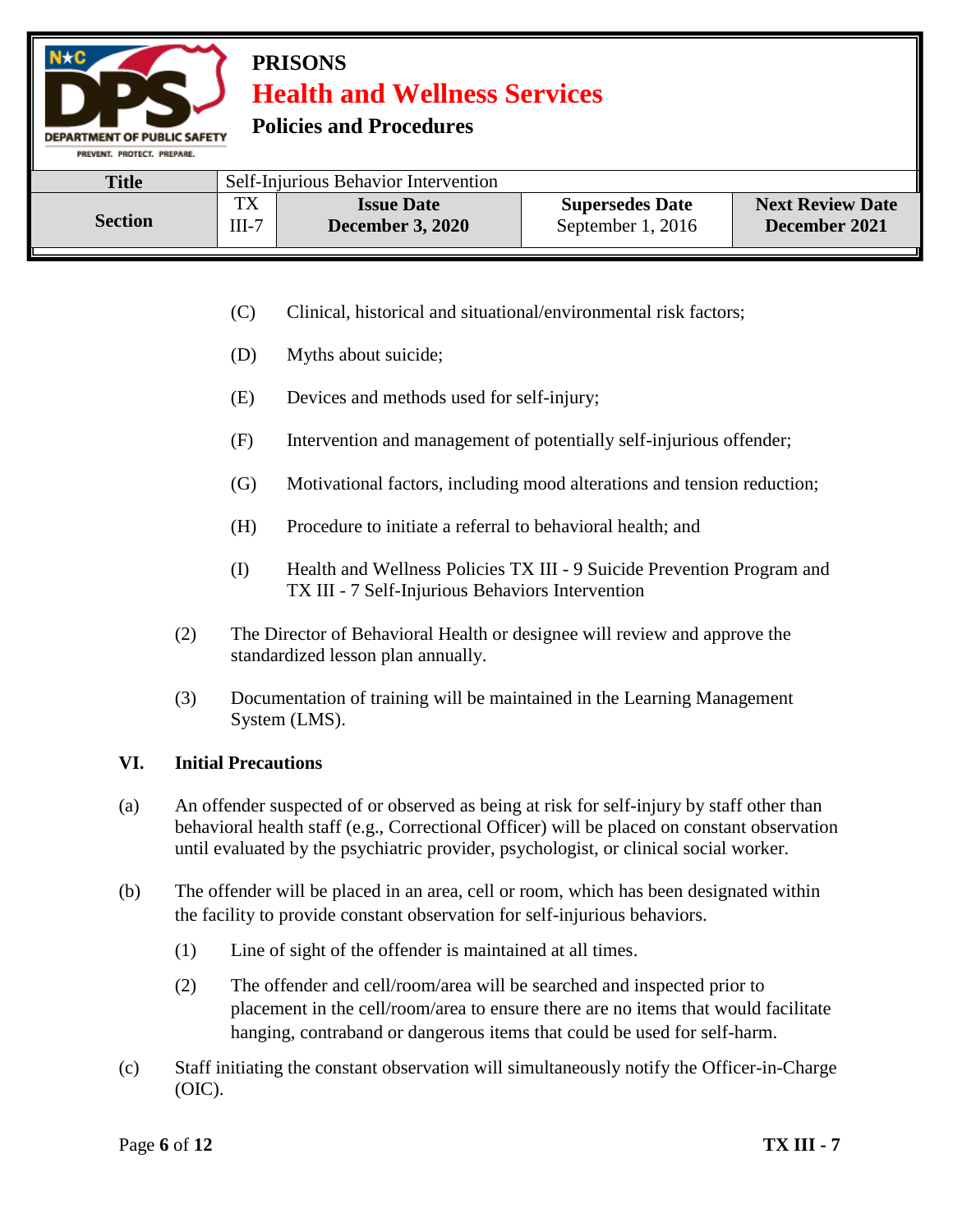| $N \star C$<br><b>PRISONS</b><br><b>Health and Wellness Services</b><br><b>Policies and Procedures</b><br><b>DEPARTMENT OF PUBLIC SAFETY</b><br>PREVENT, PROTECT, PREPARE, |                                      |                                              |                                             |                                          |  |  |
|----------------------------------------------------------------------------------------------------------------------------------------------------------------------------|--------------------------------------|----------------------------------------------|---------------------------------------------|------------------------------------------|--|--|
| <b>Title</b>                                                                                                                                                               | Self-Injurious Behavior Intervention |                                              |                                             |                                          |  |  |
| <b>Section</b>                                                                                                                                                             | TX<br>$III-7$                        | <b>Issue Date</b><br><b>December 3, 2020</b> | <b>Supersedes Date</b><br>September 1, 2016 | <b>Next Review Date</b><br>December 2021 |  |  |

- (d) The OIC will:
	- (1) Notify nursing staff of offender on constant observation to come to the cell to evaluate, assess and clear (if clinically indicated) for medical/physical conditions or concerns.
		- (A) The assessment will take place as soon as possible after the offender's initial placement on this status.
	- (2) Concurrently contact the on duty or on call Behavioral Health Clinician (psychologist, psychiatrist or licensed clinical social worker) and the facility's duty officer, to inform both individuals of the offender's current self-injury status.
- (e) Offenders on constant observation will be given a safety blanket, safety smock, and vinylcovered mattress.
	- (1) Under no circumstances will an offender be left without a means to minimize physical exposure.
	- (2) All other property is to be removed, unless a behavioral health clinician (psychiatric provider, psychologist, or licensed clinical social worker) authorizes the property to remain in the cell/room.
- (f) Only a behavioral health clinician (psychiatric provider, psychologist, or clinical social worker) may determine the ongoing conditions of the observation and any limiting of property which will be solely for the purpose of maintaining the safety of the individual.
	- (1) If the offender owns prescription glasses and they are needed for him/her to see, the clinician will determine whether or not the offender may have them while on constant observation.
	- (2) Unless the written order of the behavioral health clinician explicitly denies the following items (clinical justification for denial must be documented in the offender's order/chart), they will also be provided to the offender while he/she is on constant observation: toilet paper (without cardboard roll), a single Styrofoam cup, a finger toothbrush, and a towel.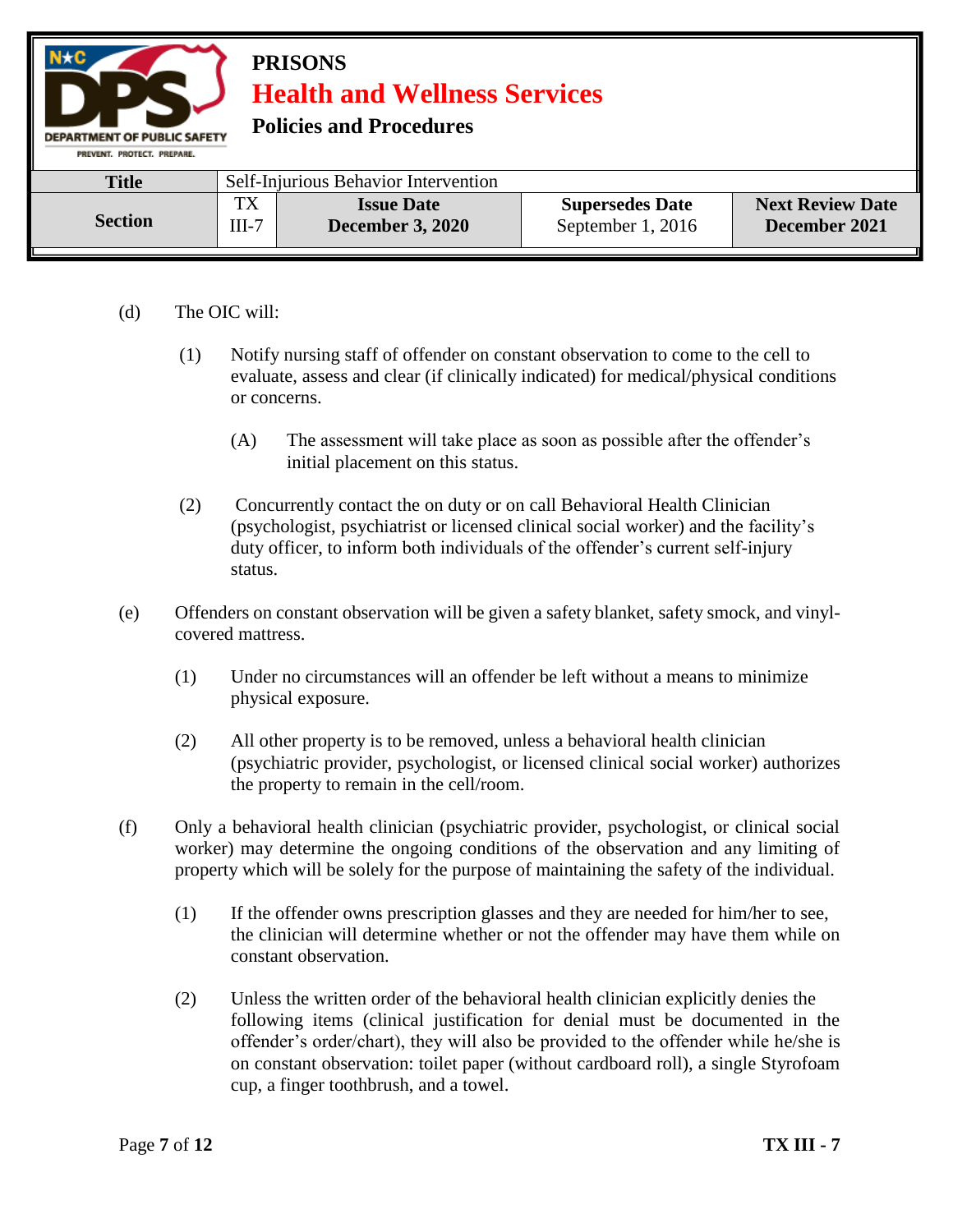**Policies and Procedures** 

DEPARTMENT OF PUBLIC SAFETY

| PREVENT. PROTECT. PREPARE. |                                      |                                              |                                             |                                          |
|----------------------------|--------------------------------------|----------------------------------------------|---------------------------------------------|------------------------------------------|
| <b>Title</b>               | Self-Injurious Behavior Intervention |                                              |                                             |                                          |
| <b>Section</b>             | TX<br>$III-7$                        | <b>Issue Date</b><br><b>December 3, 2020</b> | <b>Supersedes Date</b><br>September 1, 2016 | <b>Next Review Date</b><br>December 2021 |

- (A) All items will be collected by the Correctional Officer or nursing staff when not in use.
- (B) The use of the towel may occur only under direct observation of a prison employee.
- (C) At no time will a Peer Observer be used to retrieve items/property from or provide items/property to an offender on suicide watch.
- (3) The behavioral health clinician will:
	- (A) Document in the offender's healthcare record the order regarding property and any other precautions.
	- (B) Communicate the order to the shift OIC.
		- (i) The shift OIC is responsible for communicating with the next shift's OIC.
		- (ii) OICs will ensure staff are informed of the current order.
- (g) Offenders on constant observation will be served bone-free meals with a security utensil, such as a heavy paper spoon (e.g., the EcoSecurity utensil or similar Division approved instrument).
- (h) Documentation of observations by
	- (1) Correctional Officers will be made every fifteen (15) minutes on the Daily Report of Segregated Offender, DC-141 (or Electronic Rounds Tracking Tablet).
	- (2) Peer Observers will be made every fifteen (15) minutes on DC 422 POP Suicide Watch Peer Observation Log form.
- (i) Continuous line-of-sight monitoring of an offender on constant observation will be maintained when he/she is out of the designated cell (e.g., when changing cells, showering, transferring to other facilities, being transported to an outside hospital).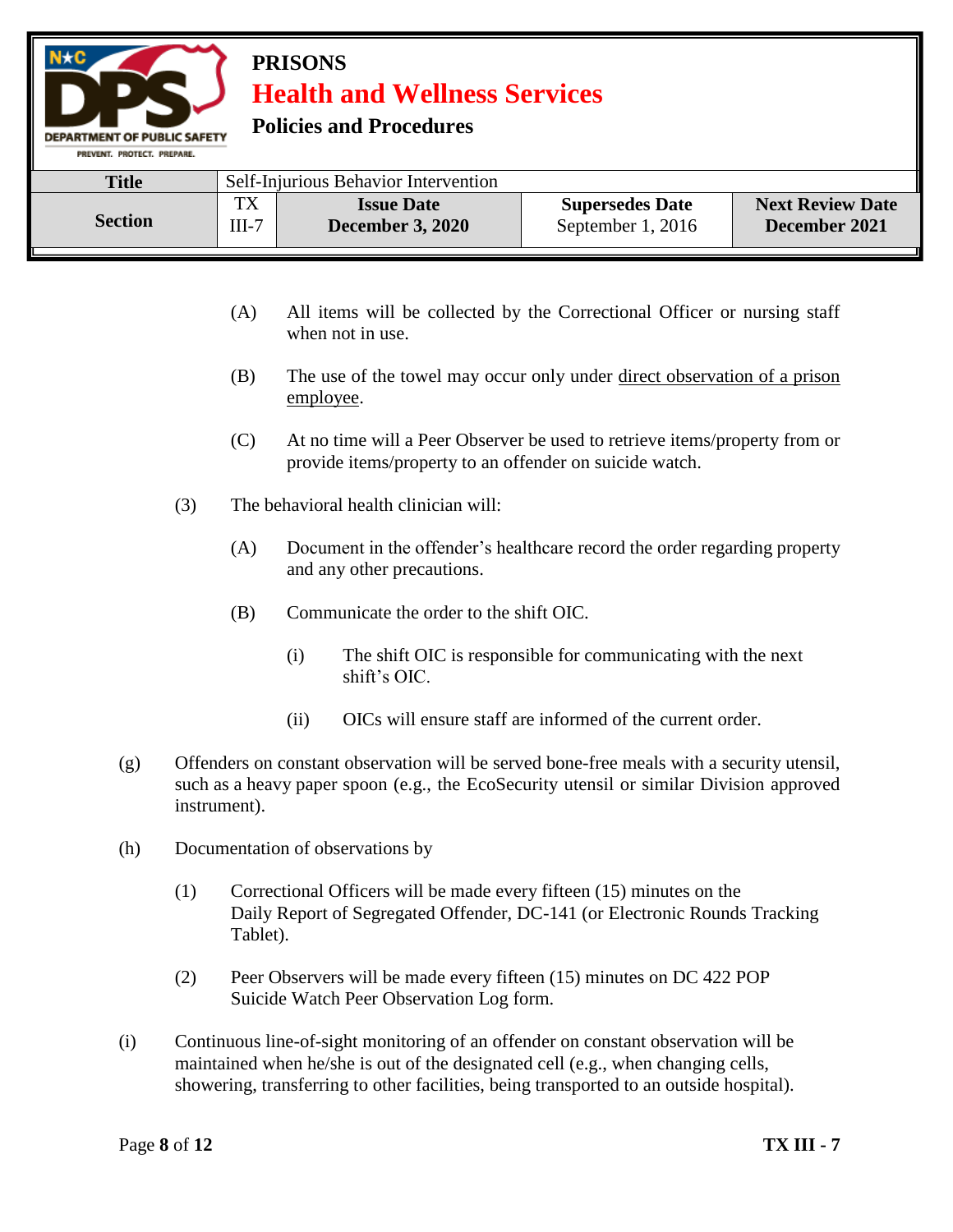

(1) Peer Observers will not be used in these situations.

#### **VII. Subsequent Actions to be Taken**

- (a) An offender placed on constant observation must be evaluated by a behavioral health clinician within twenty-four (24) hours. Pending and during the evaluation, which is conducted in person (preferred) or remotely via telepsychology using an approved video-conferencing device or platform. Constant observation will be maintained throughout the evaluation.
	- (1) The behavioral health clinician will determine which of the following applies:
		- (A) Significant risk for suicide or serious self-injurious behavior;
		- (B) Not at significant risk of suicide or serious self-injurious behavior; or
		- (C) Currently unable to rule in or rule out potential risk for suicide or serious self-injurious behavior to a reasonable degree of clinical certainty.
- (b) On the basis of the evaluation, including completion of the Self-Injury Risk Assessment, the offender status may be changed formally to Self-Injury Precautions or the offender may be removed altogether from any form of special monitoring for self-injury. In all cases for which a clinician is unable to rule out the potential risk for suicide, the offender will be placed on Self-Injury Precautions. In the event the offender on constant observation is assessed as not in need of Self-Injury Precautions, any further follow-up will be based on clinical needs.
- (c) All previous precautions while on constant observation will remain in effect while on Self-Injury Precautions.
- (d) While on Self-Injury Precautions, the offender will be evaluated daily by a psychiatric provider, psychologist, or clinical social worker, either in person (preferred) or remotely via telepsychology using an approved video-conferencing device or platform, to determine whether the offender continues to be at risk for self-injury as a result of his/her mental condition and whether the offender's needs exceed the resources of the facility in question.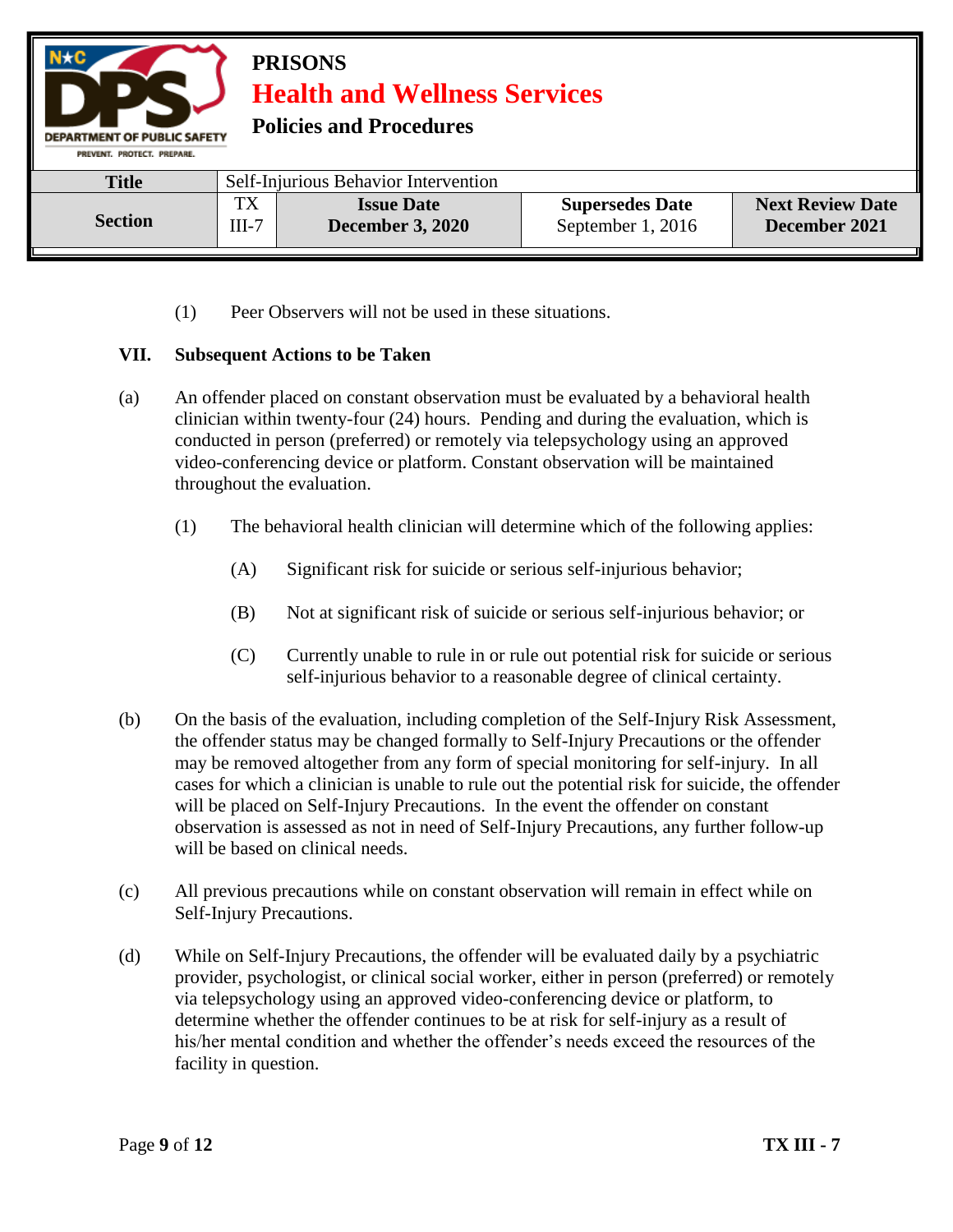#### **PRISONS Health and Wellness Services Policies and Procedures DEPARTMENT OF PUBLIC SAFETY** PREVENT. PROTECT. PREPARE. **Title** Self-Injurious Behavior Intervention TX **Issue Date Supersedes Date Next Review Date Section** III-7 **December 3, 2020** September 1, 2016 **December 2021**

- (e) If the offender continues to be at risk for Self-Injury and his/her needs do not exceed the resources of the facility, the offender will remain on Self-Injury Precautions at that facility. If the needs of the offender exceed the resources of the facility, the offender will be transferred to a setting that can meet his/her needs. Documentation will be completed in the offender's healthcare record and will be conveyed to the OIC.
- (f) In coordination with custody staff, offenders placed on Self-Injury Precautions may be permitted to shower or otherwise bathe, including being offered a change in clothing, safety smock or blanket.
- (g) Consultations between primary care providers, medical specialty consultants, behavioral health clinicians, and the multidisciplinary team regarding an offender on Self-Injury Precautions, as well as direct contacts with the offender, will be clearly documented in the offender healthcare record on the same day of the contact.
- (h) In addition to custody staff providing constant observation and a behavioral health clinician making daily contact, nursing staff when on site will make daily contact with the offender. This contact will be documented in the offender's healthcare record.
- (i) The offender's individualized plan shall be revised to reflect any changes in clinical status and all other changes/interventions deemed clinically appropriate at that point in time. These changes shall be discussed with the offender prior to the offender's removal from Self-Injury Precautions.

#### **VIII. Discontinuation**

- (a) Discontinuation of Self-Injury Precautions for an offender can only be authorized by written order of a psychiatric provider, psychologist, or clinical social worker.
- (b) If the clinician determines the offender is not at imminent risk for self-injury, Self-Injury Precautions can be discontinued and the offender be returned to the previously assigned housing status.
- (c) If the offender was housed in restrictive housing just prior to the placement of the offender on Self-Injury Precautions status, the clinician will carefully review the case to determine the offender's mental health needs and the least restrictive housing assignment for the offender.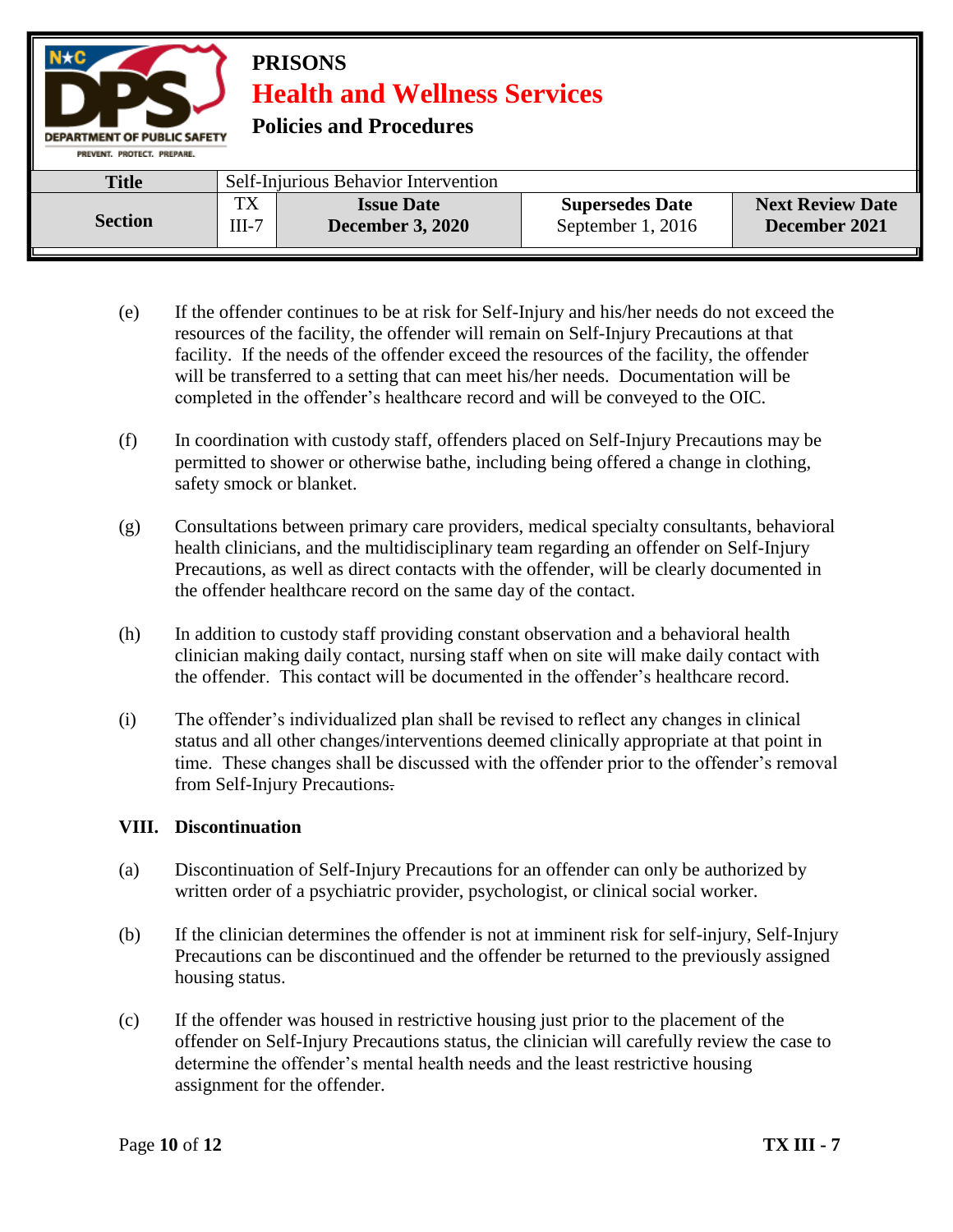**PRISONS Health and Wellness Services Policies and Procedures DEPARTMENT OF PUBLIC SAFETY** PREVENT. PROTECT. PREPARE. Title Self-Injurious Behavior Intervention TX **Issue Date Supersedes Date Next Review Date Section** III-7 **December 3, 2020 December 2021** September 1, 2016

- (d) Consultation with the Assistant Director of Behavioral Health for the Region within which the institution is located and/or the Director/Dept. Director of Behavioral Health may be necessary in select cases to determine the most appropriate housing assignment.
- (e) At the time of discontinuation of Self-Injury Precautions, a summary of recently verbalized threats or acts of self-injury shall be completed in the offender healthcare record. This documentation shall include the rationale for interventions employed as well as recommendations/plans to reduce and effectively manage any future acts or threats of self-injury.
- (f) Any information pertinent to the appropriate management of the offender will be conveyed to the OIC and nursing as applicable.
- (g) The OIC is responsible for communicating with the next shift's OIC. The OIC will ensure oncoming staff are informed of the discontinuation of Self-Injury Precautions.
- (h) At least one Behavioral Health follow-up contact will occur the next day following removal from Self-Injury Precautions. This follow-up contact shall include, but not be limited to, a debriefing opportunity for the offender (a separate debriefing shall also be conducted with staff responding to the incident when appropriate).
- (i) Following the required follow-up contact, the frequency and duration of behavioral health services, will be based on the offender's assessed clinical needs. Offenders not on a behavioral health caseload will be assessed for the need for continued routine support and therapy.

### IX. **MAINTENANCE OF APPROVED MATTRESSES AND TEAR-RESISTANT BLANKETS AND SMOCK**

- (a) An inventory of approved mattresses, blankets, and smocks shall be maintained at each facility to ensure that sufficient numbers of each are immediately available on site.
- (b) When in use, the condition of each mattress, blanket, and smock will be inspected at least once every twenty-four (24) hours. All items with tears, loose stitching, or other significant defects shall be replaced immediately.
- (c) When in use, the vinyl-covered mattress and tear-resistant blanket and smock shall be replaced: